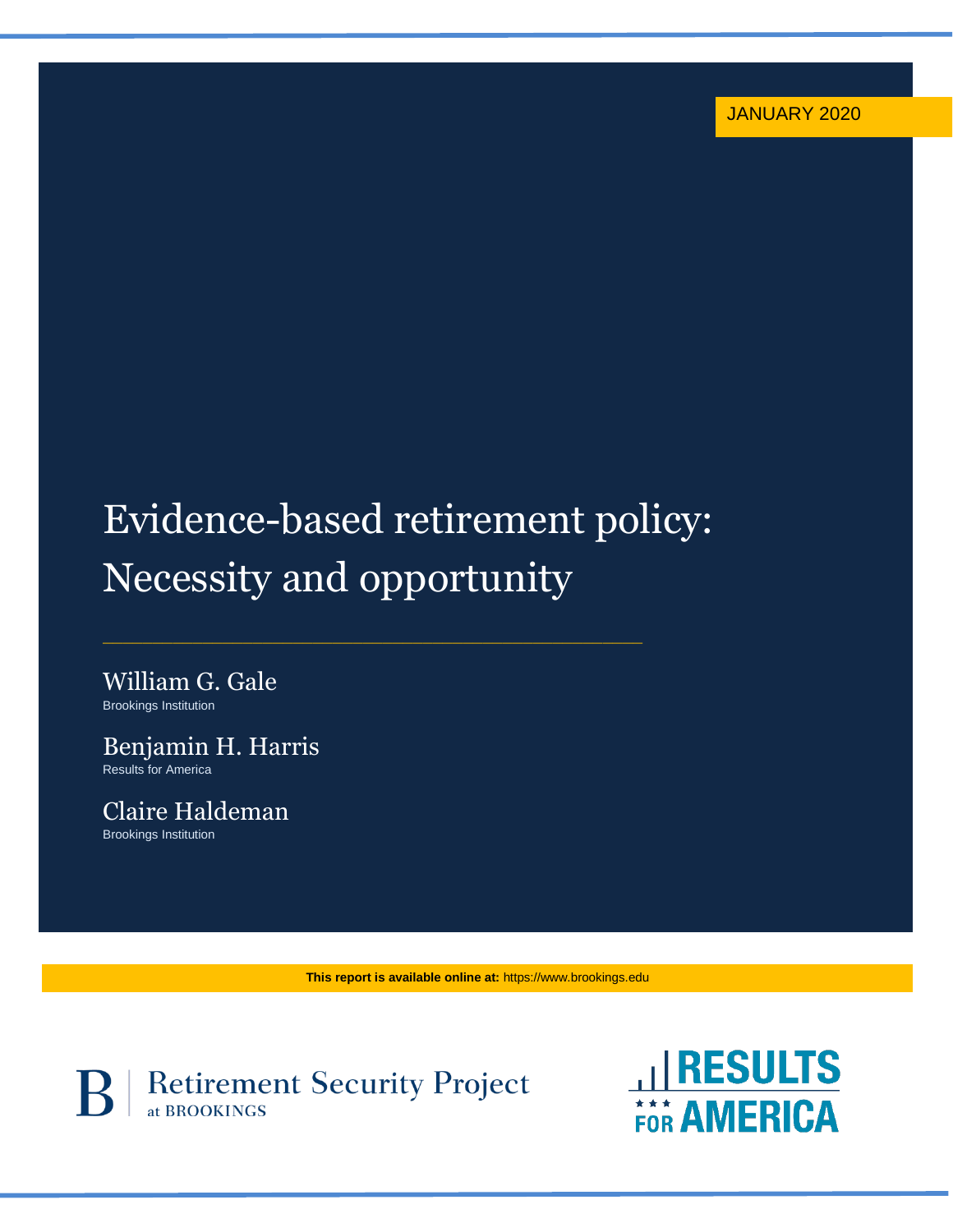## **Contents**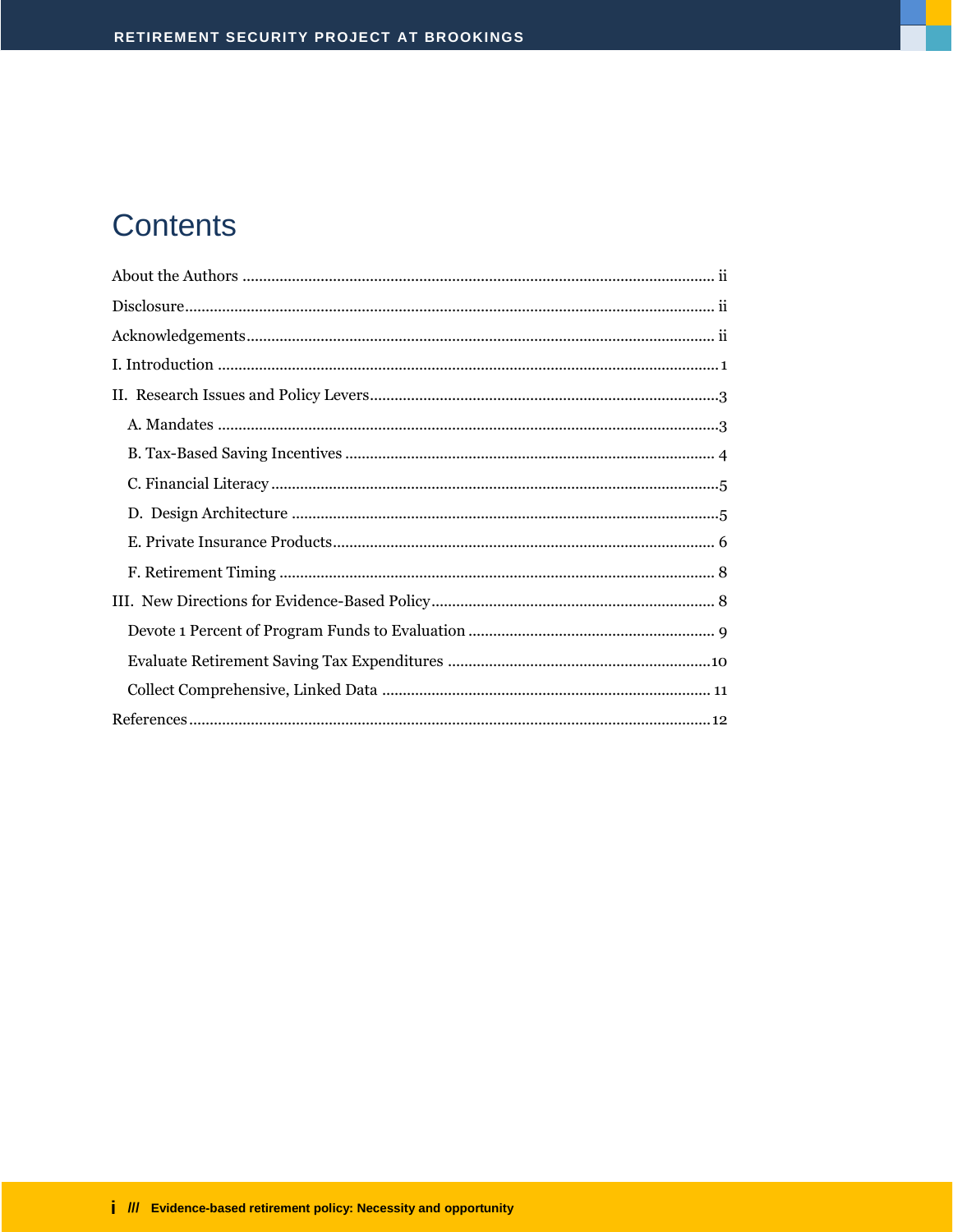#### <span id="page-2-0"></span>**ABOUT THE AUTHORS**

**William Gale** is a senior fellow in Economic Studies at Brookings. **Benjamin H. Harris** is the Chief Economist and Senior Adviser with Results for America and a visiting associate professor at the Kellogg School of Management. **Claire Haldeman** is a senior research analyst in Economic Studies at Brookings.

#### <span id="page-2-1"></span>**DISCLOSURE**

<span id="page-2-2"></span>The authors did not receive financial support from any firm or person for this article or from any firm or person with a financial or political interest in this article. None of the authors is currently an officer, director, or board member of any organization with a financial or political interest in this article. The authors are not currently an officer, director, or board member of any organization with a financial or political interest in this article.

#### **ACKNOWLEDGEMENTS**

The authors thank Zac Coile, Maia Jachimowicz, and David Medina for helpful comments and feedback.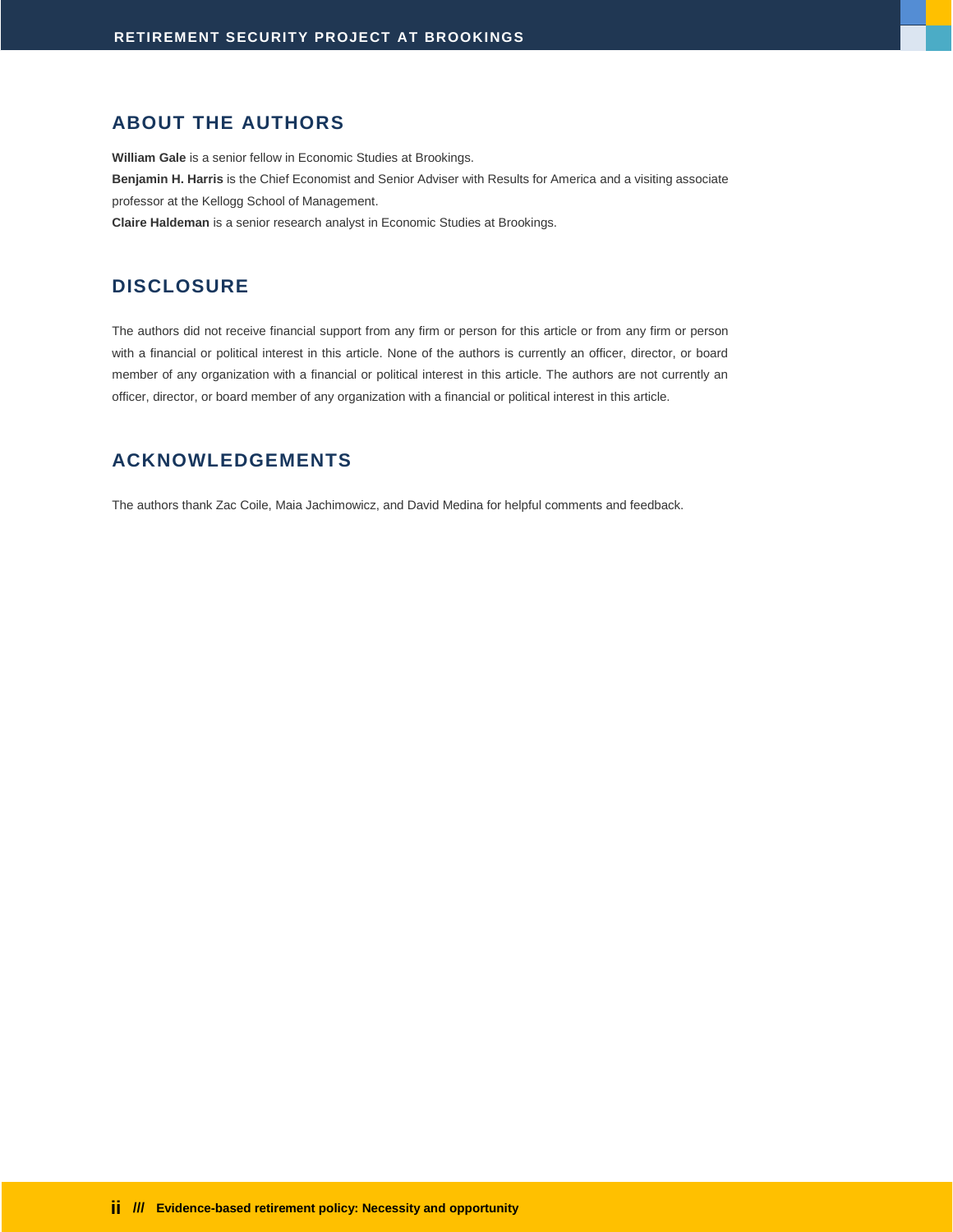## <span id="page-3-0"></span>I. Introduction

Retirement saving plays an important role in the U.S. economy. Americans hold more than \$18 trillion in private retirement accounts like 401(k)s and IRAs, while defined benefit pensions in the private and public sector hold trillions more. Social Security and Medicare comprise nearly 40 percent of the federal budget. The government also provides tax subsidies for retirement saving, and funds Medicaid, which covers elder long-term care. Retirement issues will only become more important in the future, as the population ages, the Baby Boom retires, lifespans increase, and health care costs rise.<sup>1</sup>

Yet despite existing research, policymakers do not have access to robust empirical consensus when making decisions that affect the retirement security of tens of millions of families. There are many major outstanding questions:

- How well are households preparing for retirement? Are Americans failing to accumulate enough wealth to support themselves in retirement, or are retirement saving shortfalls small and declining?<sup>2</sup>
- Why does consumption fall at retirement? Does this indicate that retirees aren't saving enough, or does it reflect their ability to secure the same quality of life with fewer expenditures?<sup>3</sup>
- Do tax-based saving incentives raise net wealth accumulation? Do the effects vary by saver characteristics and plan design? To what extent is the substantial flow of contributions into 401(k)s and IRAs a net addition to saving, as opposed to saving that would have been done anyway, in other forms?<sup>4</sup>
- What policies boost saving? Would improving financial literacy or mandating saving be effective?<sup>5</sup> Are there retirement saving programs that raise participation and increase overall wealth accumulation?<sup>6</sup>
- Why do households consistently make retirement financing decisions that do not appear to be in their own best interest? For example, why do households buy fewer annuities and reverse mortgages than expected?<sup>7</sup> Why don't more retirees boost expected lifetime benefits by waiting longer to claim Social Security?<sup>8</sup> Are

- 2. Biggs (2019), Munnell, Hou, and Sanzenbacher (2018), Rhee (2013), Scholz, Seshadri, and Khitatrakun (2006).
- 3. Banks, Blundell, and Tanner (1998), Bernheim, Skinner, and Weinberg (1997).
- 4. Chetty et al. (2014), Engen and Gale (2000), Engen, Gale, and Scholz (1994, 1996), Poterba, Venti, and Wise (1995, 1996).
- 5. Chetty et al. (2014), Lusardi and Mitchell (2007).
- 6. Chetty et al. (2014), Madrian and Shea (2001), Thaler and Benartzi (2004).
- 7. Baily, Harris, and Wang (2019), Moulton and Haurin (2019).
- 8. Brown, Kapteyn, and Mitchell (2016).

<sup>. . .</sup>

<sup>1.</sup> Gale (2019), Lee (2014), Poterba (2014).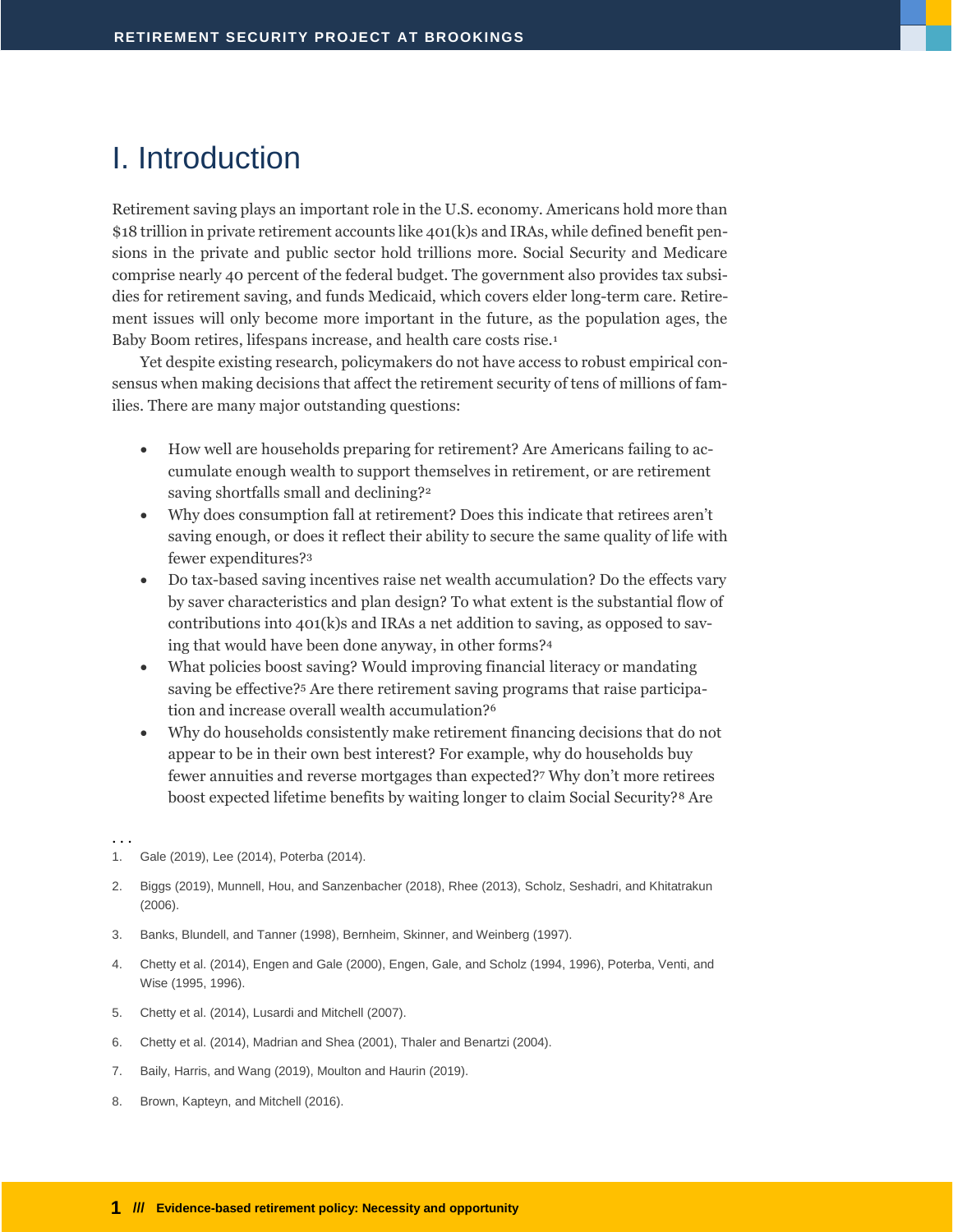these choices rationally dictated by either unobserved preferences or imperfect markets? Or are they irrational responses that are better explained by a variety of decision-making biases?

Obtaining better answers to these questions and using the insights they provide to guide changes in the American retirement system could improve living standards for generations of retirees and control the federal budget. But to obtain these answers, researchers and policy makers need better information. There are several major sources of data on U.S. households' saving and wealth, including several large-scale surveys administered by academic or public institutions. These data sets have proven useful for examining many questions but are not comprehensive or extensive enough to generate evidence that can conclusively address the major outstanding questions in retirement policy.

To generate compelling results, researchers need more than access to more comprehensive data— they must also employ better study designs. The research design most conducive to drawing causal inference is the randomized control trial (RCT), where subjects are randomly assigned to treatment and control groups.<sup>9</sup> For example, one of us (Gale) has used an RCT to study the homeownership outcomes of those who used Individual Development Accounts (IDAs).<sup>10</sup> The five-year analysis and the ten-year follow-up found that IDAs accelerate home buying but do not materially affect long-term rates of homeownership—a crucial assessment that helped shift advocates' efforts to help low-income households to other strategies.

But RCTs are not always easy to implement, and researchers often focus instead on "quasi-experimental" research designs or "natural experiments" induced by policy changes or other exogenous events. These research strategies certainly have advantages, but at times the results are hard to interpret because it is unclear what would have happened in the absence of the policy. In any case, the results of well-designed studies are harder to ignore. They can have greater impact on policymakers' decisions because, unencumbered by contorted methodology, the findings inspire greater confidence and understanding in researchers and lawmakers alike.

In the absence of such robust studies, it hardly surprising that almost no retirement policymaking is rooted in evidence; programs simply continue indefinitely with little or no Congressional oversight. Federal tax expenditures for retirement saving—which totaled \$252 billion in 2018—have never been formally evaluated, while the Social Security Administration devotes less than 1 percent of its administrative budget to research and evaluation.<sup>11</sup> Because public institutions do not formally evaluate their own programs, academic and think-tank economists provide most of the existing analyses, which are limited by the accessible data, as noted above. Using federal dollars to most efficiently improve retirement security requires building consensus around what makes effective policy—an

. . .

11. Joint Committee on Taxation (2018).

<sup>9.</sup> The 2019 Nobel Prize in Economics was awarded to MIT professors Abhijit Banerjee and Esther Duflo and Harvard professor Michael Kremer for their work in advancing RCTs in developing countries.

<sup>10.</sup> IDAs are specialized savings accounts designed to subsidize certain behavior, in this case purchasing a home. See Mills et al. (2009) and Grinstein-Weiss et al. (2013) for further analysis.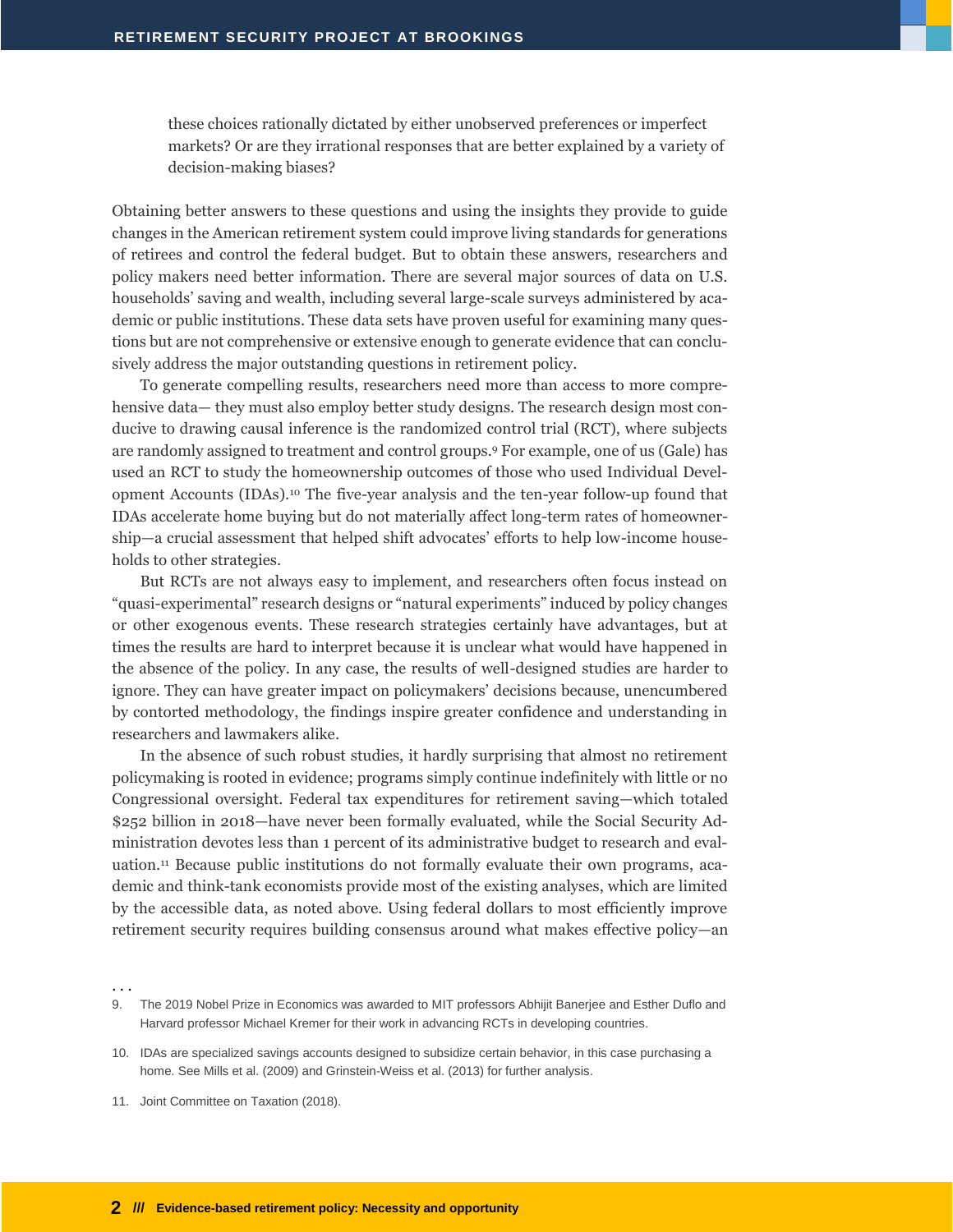impossible task without robust and transparent research methods, empirical replication, and the comprehensive data these processes rely upon.

Strengthening the link between expert consensus and political action could create greater demand for this invaluable data. The federal government has already taken important steps towards implementing a more evidence-based policymaking infrastructure through the *Foundations for Evidence-Based Policymaking Act*, passed earlier this year, which creates new government entities devoted to data sharing and evaluation, while also dramatically increasing researchers' access to administrative data.<sup>12</sup> In addition, in recent years policymakers have adopted some evidence-based policy mechanisms, like Pay for Success and tiered grantmaking, designed to funnel federal dollars to programs with demonstrated effectiveness.<sup>13</sup> These initiatives present opportunities to learn about and improve existing retirement programs, but they also generate a host of new issues, like who decides what constitutes good evidence. But despite these programs, the vast bulk of federal dollars and tax expenditures are awarded without an explicit connection to evidence.

## <span id="page-5-0"></span>II. Research Issues and Policy Levers

Public policy influences private saving, but it is not always clear exactly *how*. Here we focus on four types of policies that could each be a part of successful retirement policy: savings mandates, tax incentives, financial literacy, and design architecture. In each case, we highlight how better answers will require more data of better quality and more conducive to robust research methods. In addition, we address gaps in knowledge around markets for private insurance products and older workers' labor—both of which can be materially impacted by public policy decisions.

#### <span id="page-5-1"></span>A. Mandates

There is limited evidence on how mandated saving would affect households' overall wealth accumulation. Social Security, of course, already requires mandated contributions, but evidence on how Social Security affects saving in the U.S. is mostly dated, inconclusive, and based on non-robust methods.<sup>14</sup> More recent studies that exploit policy changes in the British and Italian public pension systems found significant substitution between mandated pension contributions and private saving.<sup>15</sup>

But countervailing evidence comes from a study of Danish saving behavior. The study used data on income, employment, and wealth for the entire population of Denmark over a 15-year period. With this data, the study was able to demonstrate—among other things that a mandate to contribute 1 percent of wages to a retirement savings account brought

15. Attanasio and Brugiavini (2003), Attanasio and Rohwedder (2003).

<sup>. . .</sup>

<sup>12.</sup> For more details on the legislation, see Results for America (2019b).

<sup>13.</sup> Results for America (2015).

<sup>14.</sup> Barro (1978), Darby (1978), Feldstein (1979), Munnell (1974).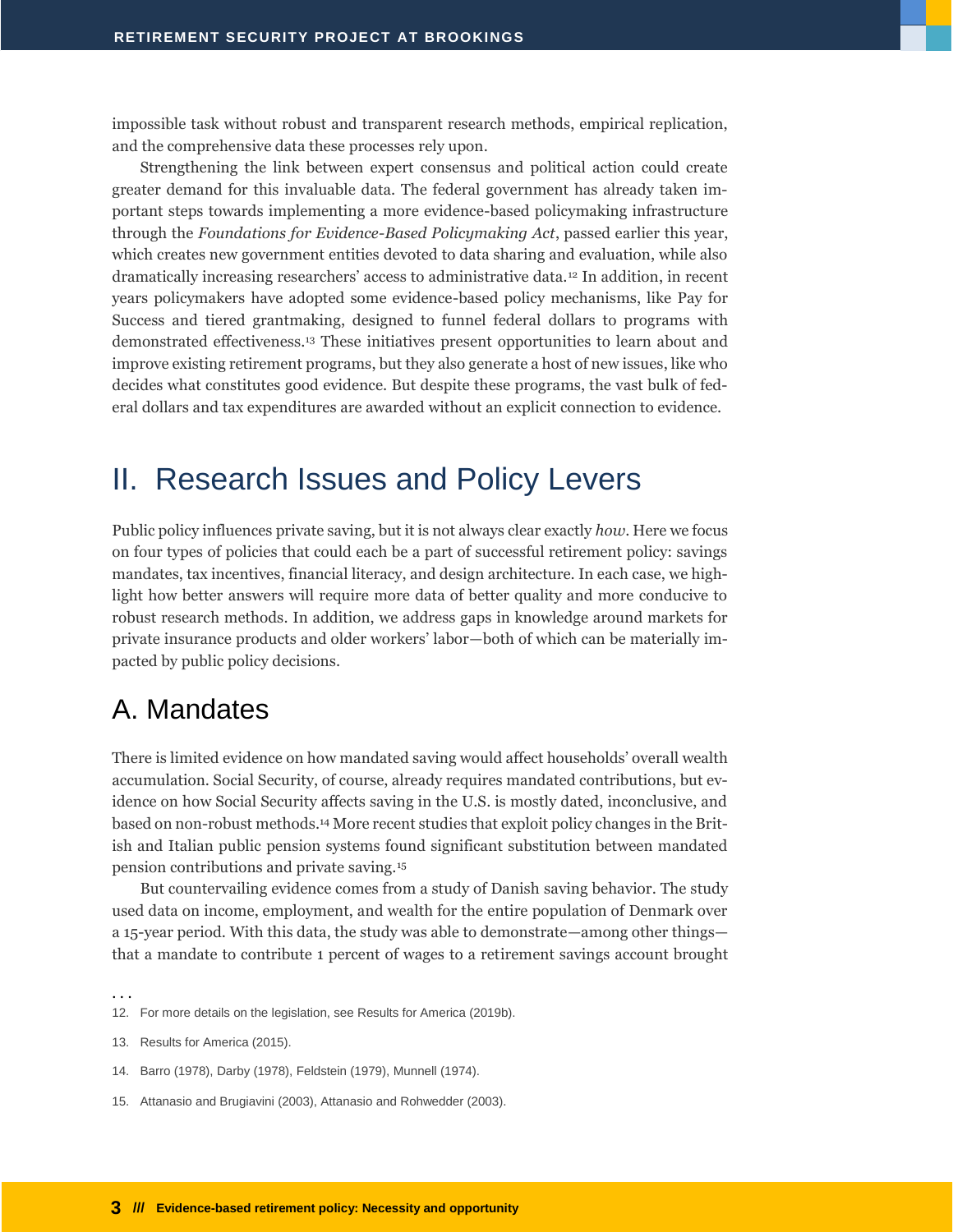about an increase in net saving of almost 1 percent of wages, even among those who were already saving more than 1 percent of their earnings.<sup>16</sup> The authors highlight the role of passive savers: those who do not change their other saving behavior in response to a change in policy. The study was powerful because the high-quality data captured with compelling precision people's reactions to exogenous national changes in savings rules.

Whether these results can be applied to the United States is a matter up for debate.<sup>17</sup> But only better U.S. data can facilitate the randomized controlled trials necessary to address this uncertainty.

#### <span id="page-6-0"></span>B. Tax-Based Saving Incentives

The United States provides tax incentives for people to accumulate wealth in retirement savings accounts like IRAs and  $401(k)s$ . While it is clear that households make substantial contributions to these accounts, the overall impact on net wealth accumulation is less clear. Demonstrating that these programs are effective would require detailed longitudinal data and a natural or controlled experiment, data that do not exist in the United States. Researchers have responded to this dearth of information by using a variety of methods to back out the relationship between the incentives and overall saving.<sup>18</sup> Some researchers have consistently found that most or all the saving in these tax-deferred plans has been substituted from other kinds of accounts.<sup>19</sup> Others have concluded that a substantial fraction of the saving is new.<sup>20</sup> At times researchers referencing the same data have come to opposite conclusions. But the bottom line is that, in the United States, the policy experiment in tax-based retirement saving incentives is now four decades old, and we still do not have enough information to evaluate its outcomes.

The most recent contribution to the debate is the Chetty et al. (2014) study of Danish saving behavior discussed above. In addition to providing insights into savings mandates, the study also offers clear (but limited) insights into the impact of tax incentives. The authors show that reducing the deduction available to high-income households for their contributions to one type of tax-preferred retirement account reduced contributions to that account, though 57 percent of that reduction was offset by increased contributions to another tax deferred account. The authors also estimate that almost all (99 percent) of this population's contributions to tax-deferred accounts would otherwise have been saved in

- 16. Chetty et al. (2014)
- 17. Critics suggest that there may be a higher proportion of active savers in the United States because its aggregate savings rates are higher than those of Denmark. This would make a mandate less effective in the U.S. than in Denmark because there would be more offsetting behavior. But the difference in savings rates between the two nations is almost entirely explained by differences in dissaving rates among retired people, rather than by differences in savings rates among working age people (the focus of retirement saving initiatives). In fact, other studies conducted in the U.S. context suggest very similar rates of passive saving to those implied by the Danish experiment; see Banerjee and Adams (2013) and the reply from Chetty et al. (2013). For passive saving comparisons, see Madrian and Shea (2001).
- 18. For a review of the literature and its methodological pitfalls, see Bernheim (2002).
- 19. Benjamin (2003), Engen and Gale (2000), Engen, Gale, and Scholz (1994, 1996).
- 20. Gelber (2011), Poterba, Venti, and Wise (1995, 1996), Venti and Wise (1986).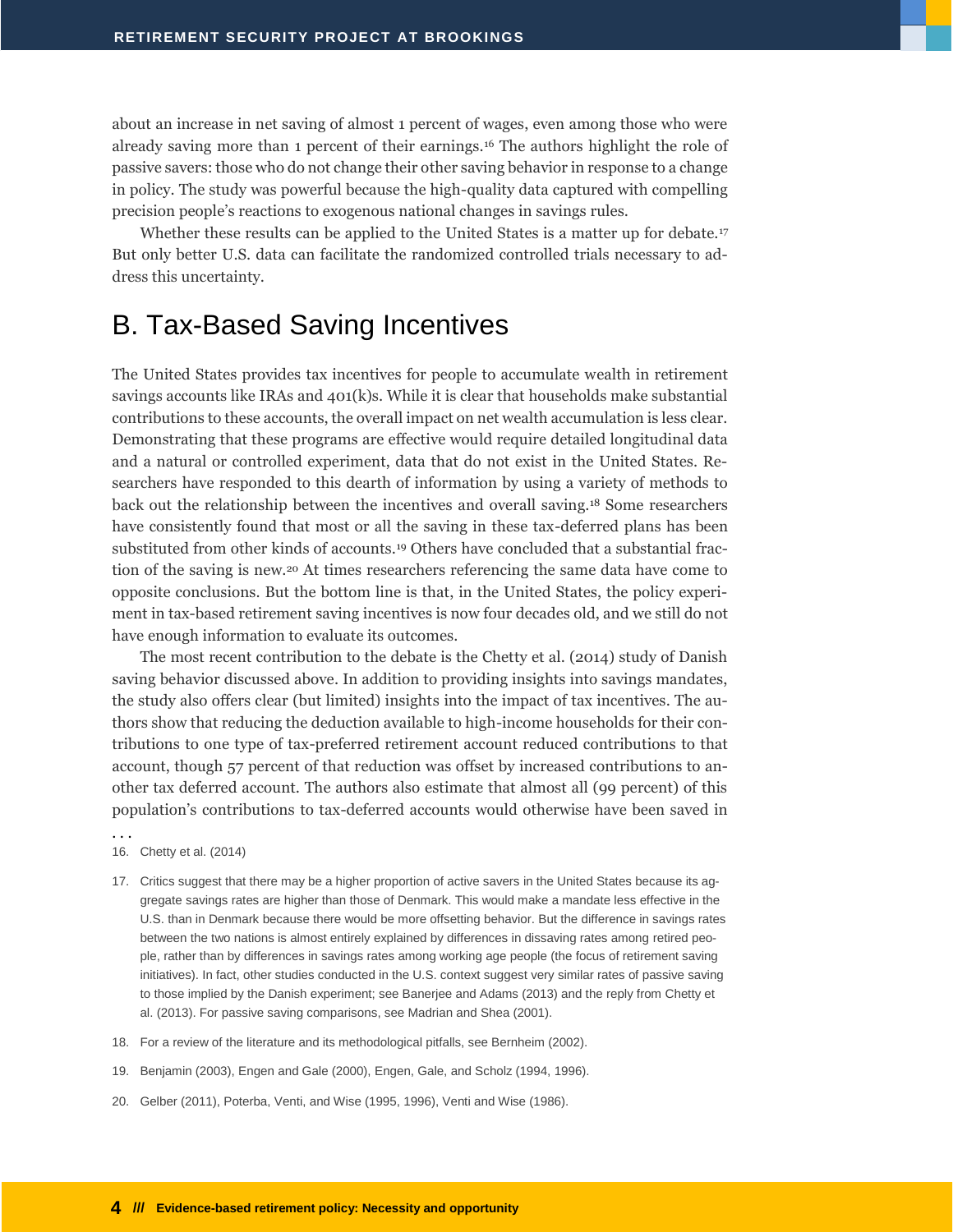taxable accounts. These findings confirm the idea that high-income households are able to substitute relatively freely between tax-preferred saving and other wealth accumulation, but it is unclear how widely applicable those findings are to other households.

## <span id="page-7-0"></span>C. Financial Literacy

Improving people's financial literacy is often seen as a way to boost saving and wealth accumulation. But the effect of financial literacy interventions on saving remains unclear.<sup>21</sup> Though some non-experimental survey designs show a positive relationship between the two, these results are weakened by sample selection bias and endogeneity. Some experimental studies have shown that certain kinds of interventions have a positive effect on financial decisions, though the effect tends to be more muted than those touted in observational studies.<sup>22</sup> In addition, the generalizability (external validity) of the results is uncertain. <sup>23</sup> For example, one meta-analysis concluded that financial education improves financial literacy and financial behavior in general, but works less well for the poor, and works better during "teachable moments," as opposed to through education mandates.<sup>24</sup> In contrast, another meta-analysis found that financial education has an almost negligible effect on financial behavior and only a small and diminishing effect on financial literacy.<sup>25</sup> More randomized experiments are required to further test and generalize these findings.

#### <span id="page-7-1"></span>D. Design Architecture

Researchers have made significant contributions to understanding the effects of design architecture on saving behavior. But the theoretical underpinnings of these empirical results remain opaque.

The central results in this literature show that "defaults" affect saving behavior. First, automatic enrollment raises participation rates. Employees enroll in employer-sponsored retirement plans at higher rates when they are automatically enrolled (and must actively choose to opt out if they don't want to participate) than when they must opt in.<sup>26</sup> Second, automatic escalation of contributions raises contributions. In one experiment, 78 percent of workers accepted an offer to automatically divert a portion of their future raises to their retirement savings plan (while the theoretical baseline suggests that no one would find this

- 22. One randomized study showed that a workplace seminar improved household saving behavior, while another showed that informational videos about the features of different retirement savings accounts substantially improved the decisions of participants confronted with a variety of saving scenarios. See Boyer, d'Astous, and Michaud (2019) and Duflo and Saez (2003).
- 23. Gale, Harris, and Levine (2012).
- 24. Kaiser and Menkhoff (2017).
- 25. Fernandes, Lynch, and Netemeyer (2014).
- 26. Beshears et al. (2009), Choi et al. (2001), Choi, Laibson, and Madrian (2004), Karamcheva and Butrica (2012), Madrian and Shea (2001).

<sup>21.</sup> Lusardi and Mitchell (2007).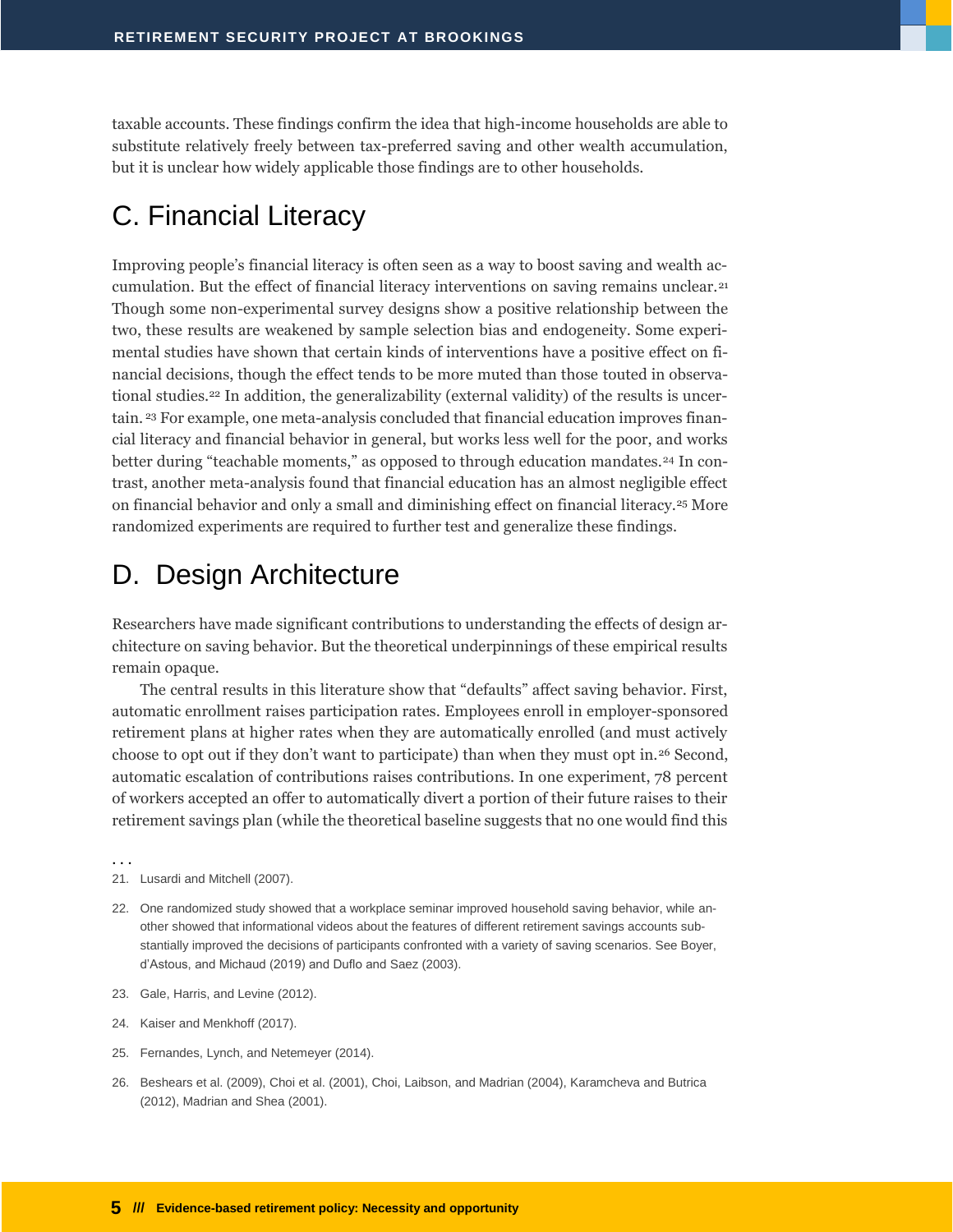option attractive), and the program raised average contribution rates among participants by more than 10 percentage points.<sup>27</sup> Third, the higher contributions that come from automatic enrollment and escalation appear to raise overall wealth accumulation.<sup>28</sup>

But not all of the news is good. Some research has shown that implementing automatic enrollment makes plan participants more likely to accrue more debt.<sup>29</sup> Other research shows that pension participants tend to cluster at the default contribution rate, or at the maximum employer match, potentially inducing less optimal contribution behavior among participants.<sup>30</sup>

But these are all "reduced form" results: they do not provide insight into underlying mechanisms. There is a joke that an economist is someone who sees something work in the real world and wonders if it works in theory. That is, indeed, the situation with design architecture. The empirical literature has compellingly demonstrated that automatic enrollment raises enrollment, automatic escalation of contributions raises contributions, and the increased contributions from automatic enrollment turn into higher overall wealth. But we don't know why. The results could be due to obliviousness, myopia, procrastination, or other factors.<sup>31</sup> Further research, combining more detailed data collection, careful theoretical specification, and randomized controlled experiments, could help policymakers and researchers understand why automatic policies work well and how to extend that insight into other areas.

#### <span id="page-8-0"></span>E. Private Insurance Products

Social Security and Medicare are the foundation of most people's retirement-related insurance, but private products—including long-term care insurance, annuities, and reverse mortgages—can play an important supplementary role.

These products share two features. First, in most cases, they receive public subsidies. Those who purchase long-term care insurance can claim premiums as an itemized deduction; annuities receive preferential tax treatment on the "inside build-up" of investments; and the bulk of reverse mortgages are issued through the Department of Housing and Urban Development (which has provided an implicit subsidy in recent years by insuring private loans made on behalf of lenders). Second, research suggests that take-up of each of these products has many benefits and should be higher than is observed in the real world. The difference between research findings and observed behavior suggests a gap in the knowledge policymakers need to make informed choices.

For example, although many people will need long-term care, take-up rates for longterm care insurance are low. In 2010, an estimated 12 million Americans needed long-term support and services (a number expected to rise to 27 million by 2050), yet the number of private long-term care insurance policies purchased each year plummeted from 750,000

- . . .
- 27. Thaler and Benartzi (2004).
- 28. Chetty et al. (2014).
- 29. Beshears et al. (2017).
- 30. Madrian (2012), Madrian and Shea (2001).
- 31. Bernheim, Fradkin, and Popov (2015).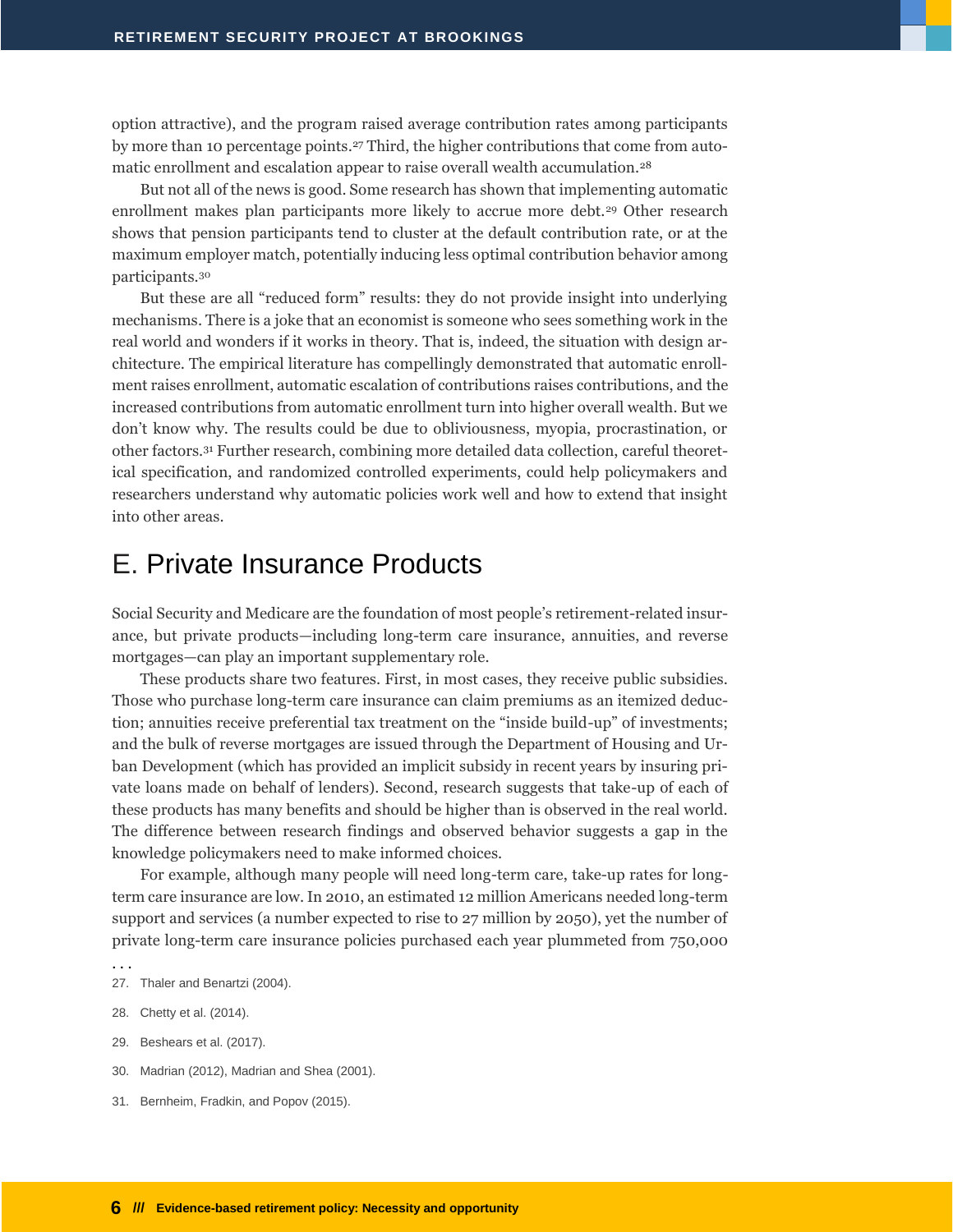to 89,000 between 2002 and 2016.<sup>32</sup> Several studies have attributed this lack of demand to the Medicaid backstop, under which retirees who sufficiently deplete their income and assets can receive long-term services and supports. <sup>33</sup> This finding led the Commission on Long-Term Care to recommend that policymakers "minimize Medicaid crowd-out" and "strengthen Medicaid eligibility requirements for middle-income Americans."<sup>34</sup>

Economists have reached similar conclusions about annuities. A large literature surrounds the "annuity puzzle"—or the gap between the theoretical and observed demand for annuities. Many papers have shown that older Americans can increase their welfare by partially annuitizing a fraction of their financial assets.<sup>35</sup> Despite these theoretical findings, annuity ownership rates remain low. Given the disconnect between theory and evidence, policymakers have been slow to implement changes. Perhaps the most significant recent change has been a 2014 Treasury guideline establishing "Qualifying Longevity Annuity Contracts," which allow retirement savers to direct a share of their tax-preferred savings to a deferred annuity without violating minimum distribution rules. The *SECURE Act,* signed into law in late December 2019, reduces barriers for plan sponsors seeking to offer annuities to their participants, which may marginally increase demand for annuities.<sup>36</sup>

Reverse mortgages are a third form of private-sector "insurance" with a substantial gap between academic evidence and policy action. Although they are non-recourse loans backed by a homeowner's primary residence, reverse mortgages are a form of insurance since they protect older homeowners against falling home prices and extended longevity.<sup>37</sup> Like annuities, the predicted demand for reverse mortgages is far above that observed in the actual market.<sup>38</sup> While the literature on reverse mortgages pales in comparison to that of annuities, a handful of studies document that demand is suppressed by high fees (which

- 32. But at the same time, the market for hybrid products that combine life and long-term care insurance is growing.
- 33. For example, Brown and Finkelstein (2008) find that for a median-wealth man, 60 percent of the benefits of a long-term care policy are redundant with Medicaid benefits; this share rises to 75 percent for a similarly aged woman.
- 34. Atkins et al. (2013)
- 35. For example, Gong and Webb (2010) find that retirees can improve their wellbeing by about 5–10 percent through purchasing deferred income annuities. Horneff, Maurer, and Mitchell (2019) find that defaulting 10 percent of retirement saving into a deferred income annuity boosts average consumption by \$700 at age 85 and \$2,600 by age 95. Income annuities refer to annuity contracts that pay annuitants a prescribed amount of income for a set period of time, often for life. This differ in practice from variable annuities, which are often investment vehicles for investors in high marginal tax rates that may never be converted into an annuity. For greater exposition of the annuitization puzzle, see Benartzi, Previtero, and Thaler (2011), Brown (2007), Davidoff, Brown, and Diamond (2005), Gong and Webb (2007), Mitchell et al. (1999), and Yogo (2009).
- 36. See Baily, Harris, and Iwry (2019) for additional discussion.
- 37. The term "non-recourse" refers to the characteristic of the loan that allows the balance of the amount borrowed, plus interest, to exceed the value of the home.
- 38. Merrill, Finkel, and Kutty (1994) find that about 9 percent of older homeowners would benefit from the reverse mortgages. Morgan, Megbolugbe, and Rasmussen (1996) estimate that nearly 2 million low-income older women could boost their income with reverse mortgages.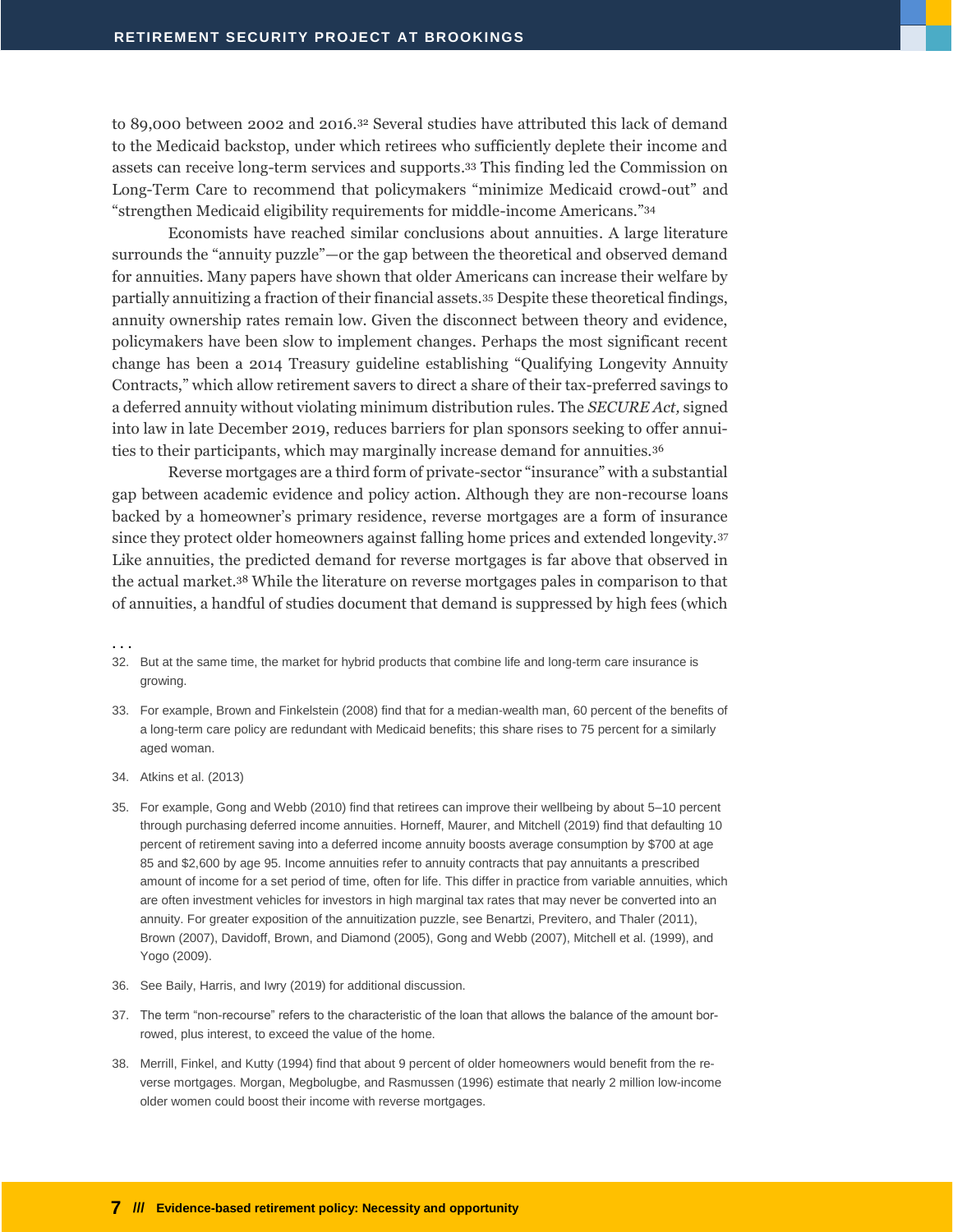compensate lenders for the riskiness of the product) and supply is suppressed by high rates of foreclosures (which happens when reverse mortgage borrowers don't pay property taxes or insurance premiums, or move out of their homes). Proposed reforms offer ways to reduce costs or foreclosures.<sup>39</sup> These proposals could help raise the number of loans in the market, but they have not been a political priority.

## <span id="page-10-0"></span>F. Retirement Timing

In contrast to the areas above, many aspects of people's choices about when to retire have been fairly well-studied. Key determinants of the decision include the rules of Social Security, Disability Insurance, and Medicare; the incentives in private pensions; the status of labor markets; the business cycle; job quality; health shocks; and the retirement choices of one's spouse.<sup>40</sup>

All told, the decision about retirement timing is likely one of the more-studied aspects of the public finance and labor literatures, primarily because the data available are sufficient to answer the questions posed. First, several large surveys are well-designed to address the retirement decision. The longitudinal nature of the Health and Retirement Study, coupled with its detailed labor market, health, demographic, and financial data, allows researchers to study decisions around the labor supply of older workers. Second, several generous sources of funding have allowed scholars to undertake this research. This includes public sources, such as the Social Security Administration's annual research budget of roughly \$100 million, and funding from private foundations. Why people decide to retire when they do is a question well-understood by researchers, the result of significant public investment in data collection coupled with dedicated resources from public and private sources.

## <span id="page-10-1"></span>III. New Directions for Evidence-Based **Policy**

Researchers and policymakers have an uneven and inconsistent understanding of the retirement landscape. They have gained precise and actionable insights about retirement timing but have much less clarity on other issues—such as the efficacy of financial education programs, the reasons for the limited demand for private insurance products, and the impact of saving mandates and incentives.

Making effective evidence-based policy requires both a comprehensive understanding of the policy challenge and attendant remedies, as well as the will and ability to implement the necessary reforms. In this section, we suggest several reforms that can advance evidence-based policymaking in the retirement sphere.

<sup>39.</sup> Davidoff (2019), Goodman (2019), and Moulton and Haurin (2019).

<sup>40.</sup> Angrisani et al. (2013), Coile and Levine (2011), Conley and Thompson (2013), Johnson and Favreault (2001), Song and Manchester (2007), Stock and Wise (1990).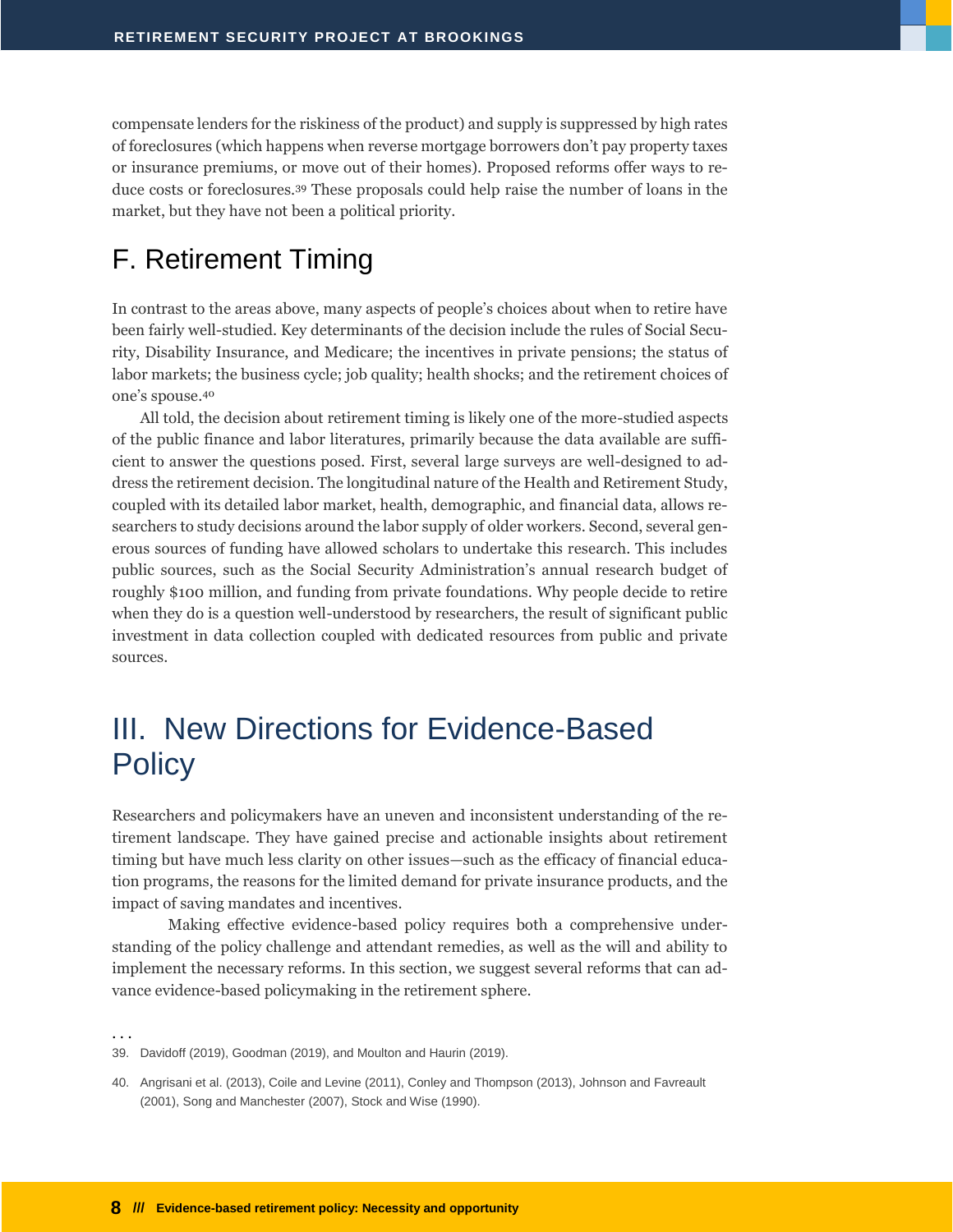From the outset, we stipulate a widespread and pressing need to reform many aspects of the saving and retirement system. Saving must be made easier—such as through automatic enrollment and investment strategies—and the returns to saving must be made more equitable—for example, by expanding the Savers' Credit or equalizing the tax benefits of defined contribution plans across contributors. But more broadly, there is a need to understand and change the framework in which people operate and markets and public policies function. The following policies are designed to address these issues.

## <span id="page-11-0"></span>Devote 1 Percent of Program Funds to Evaluation

The bulk of federal spending programs often escape rigorous evaluation. A study by the Government Accountability Office found that less than 40 percent of federal program managers reported that their programs had been evaluated in the prior five years.<sup>41</sup> This lack of evaluation is due, in part, to lack of funds for this purpose.

We support the guiding notion—long held by Results for America—that 1 percent of discretionary program funds should be earmarked for rigorous, independent evaluations.<sup>42</sup> We also believe that for many mandatory programs, earmarking 1 percent of mandatory funds for evaluations would markedly improve programs' impact. At the same time, grant recipients should be authorized (but not required) to devote grant receipts to various evaluation activities, as well. In all cases, evaluation should focus on measuring the impact of a given program, in addition to identifying new ways to better deliver public services to the target population.

There are several examples of progress in this area. For example, appropriations laws passed since FY2016 have permitted the Secretary of Labor to devote up to 0.75 percent of program funds for evaluation, and the *Every Student Succeeds Act* allows states to devote up to 0.50 percent of funds for evaluation.<sup>43</sup> While these steps incrementally move the federal government towards a more evidence-based framework, more must be done in program areas related to retirement.

A natural place to increase funding for evaluation is the Social Security Administration's evaluation budget. This comprises only a tiny share of overall expenditures, about 0.01 percent of the annual \$1.1 trillion devoted to the program on the whole. Still, expenditures for research and demonstration projects are substantial: in recent years, Congress has appropriated \$101 million to various research, outreach, and demonstration projects including those devoted to either better provision of data (such as funding a supplement to the Health and Retirement Survey) or program evaluation (such as the RETAIN demonstration to test labor market interventions for workers who suffered a recent injury or disability).<sup>44</sup> While these expenditures are sizable, not all of this budget is used for program evaluation, and even if it was, the FY2020 budget request would comprise less than 0.8

- 41. Government Accountability Office (2013).
- 42. Results for America (2017).
- 43. Results for America (2019a).
- 44. Social Security Administration (2019).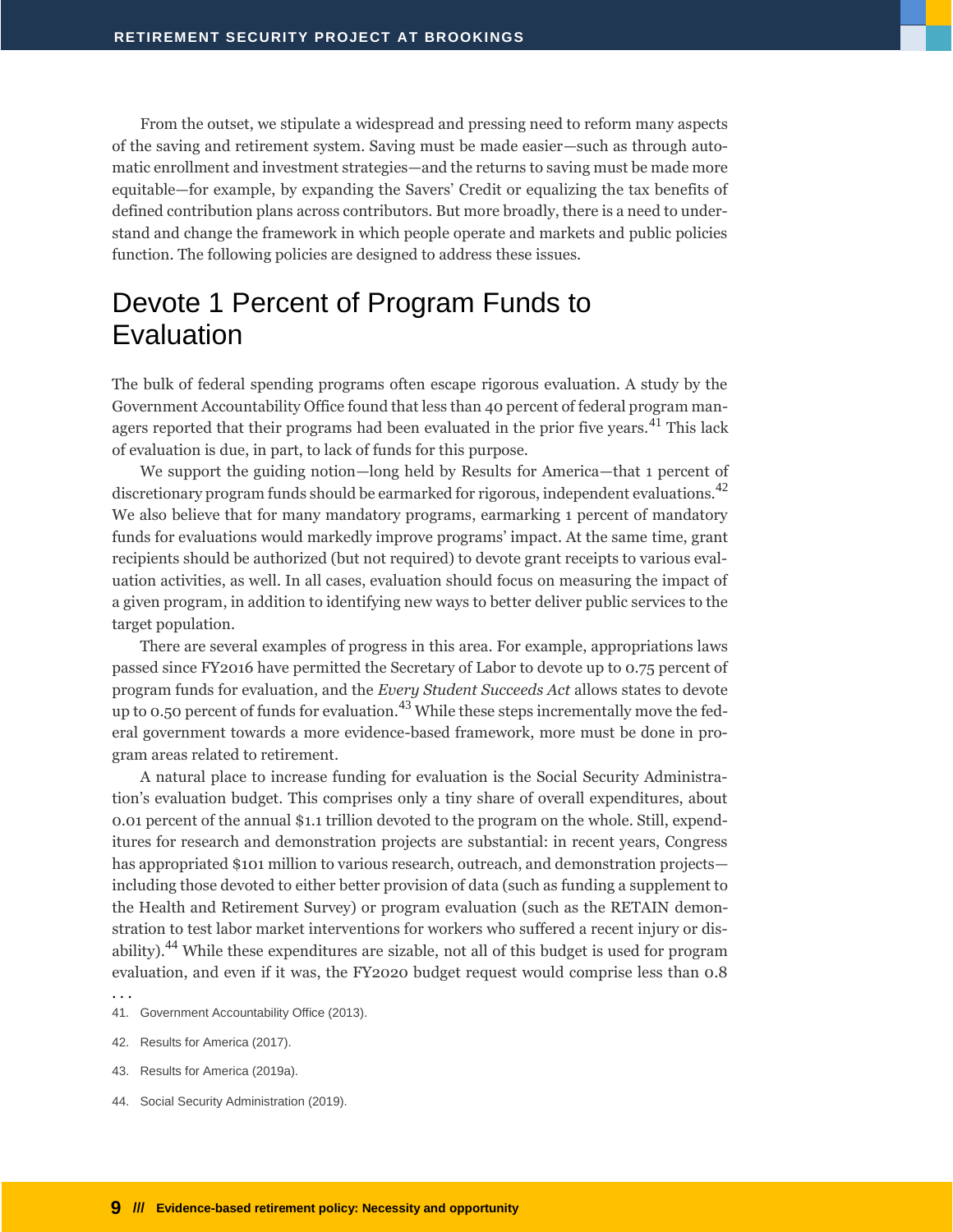percent of Social Security's total administrative funding; raising this to the 1 percent threshold would mean tens of millions more for program evaluation—leading to a better understanding of impacts of the more than \$1 trillion spent annually through Social Security's various programs.<sup>45</sup>

#### <span id="page-12-0"></span>Evaluate Retirement Saving Tax Expenditures

From homeownership to employer-provided health insurance, the tax code is the source of substantial social and economic policy. The tax provisions aimed at changing various behaviors are collectively referred to as "tax expenditures." These expenditures amount to roughly \$1.5 trillion annually—approximately the same size as the annual budget for all discretionary spending. As noted above, the bulk of retirement saving policy is delivered through the tax code with more than \$200 billion in annual incentives for retirement security, including saving provisions and tax breaks for employee pensions.

Despite the massive size of tax expenditures, these government programs are rarely evaluated for effectiveness. There is no annual review of how Congress spends through the tax code, no program staff dedicated to tax expenditures' administration, no inspector general for tax expenditures, and no rigorous government evaluation of the effectiveness of most tax breaks.<sup>46</sup> This dearth of systematic evaluation is in stark contrast to direct spending programs, including both discretionary and mandatory programs, which are typically subject to Congressional oversight and several layers of regular programmatic evaluation.

A natural step to improve retirement policy is to subject tax expenditures in general, and retirement incentives in particular, to a level of evaluation which approximates that for direct spending programs. Given recent economic research calling into question whether retirement saving incentives materially change net saving at all, investing in evaluation could potentially shift hundreds of billions to more effective strategies for increasing retirement saving. Harris, Steuerle, and Quakenbush (2018) lay out several options for increasing oversight and evaluation of tax expenditures. These include funding regular tax expenditure evaluations by executive branch offices, such as the Treasury Department and the Office of Management and Budget; expanding capacity at nonpartisan Congressional agencies—such as the Congressional Budget Office, the Joint Committee on Taxation, the Government Accountability Office, or the Congressional Research Service—to take on formal evaluation authority; funding evaluations by independent, non-governmental entities; and undertaking structural reform of budget processes—including requiring periodic reauthorization of expenditures or establishing a joint commission to study tax expenditures.

<sup>. . .</sup>

<sup>45.</sup> Social Security Administration (2019).

<sup>46.</sup> Harris, Steuerle, and Quakenbush (2018) further explain that "Although the Government Performance Results Act (GPRA) of 1993, as modified by the GPRA Modernization Act of 2010, aims to provide a performance planning and reporting framework, its implementation has been limited regarding tax expenditures. GAO (2017) recently found little progress in the executive branch toward systematically evaluating tax expenditures. In response, OMB (2018) provided a mere two pages describing a broad framework for evaluating tax expenditures in its Analytical Perspectives accompanying the fiscal year 2019 budget, identifying few concrete steps toward meaningful evaluation."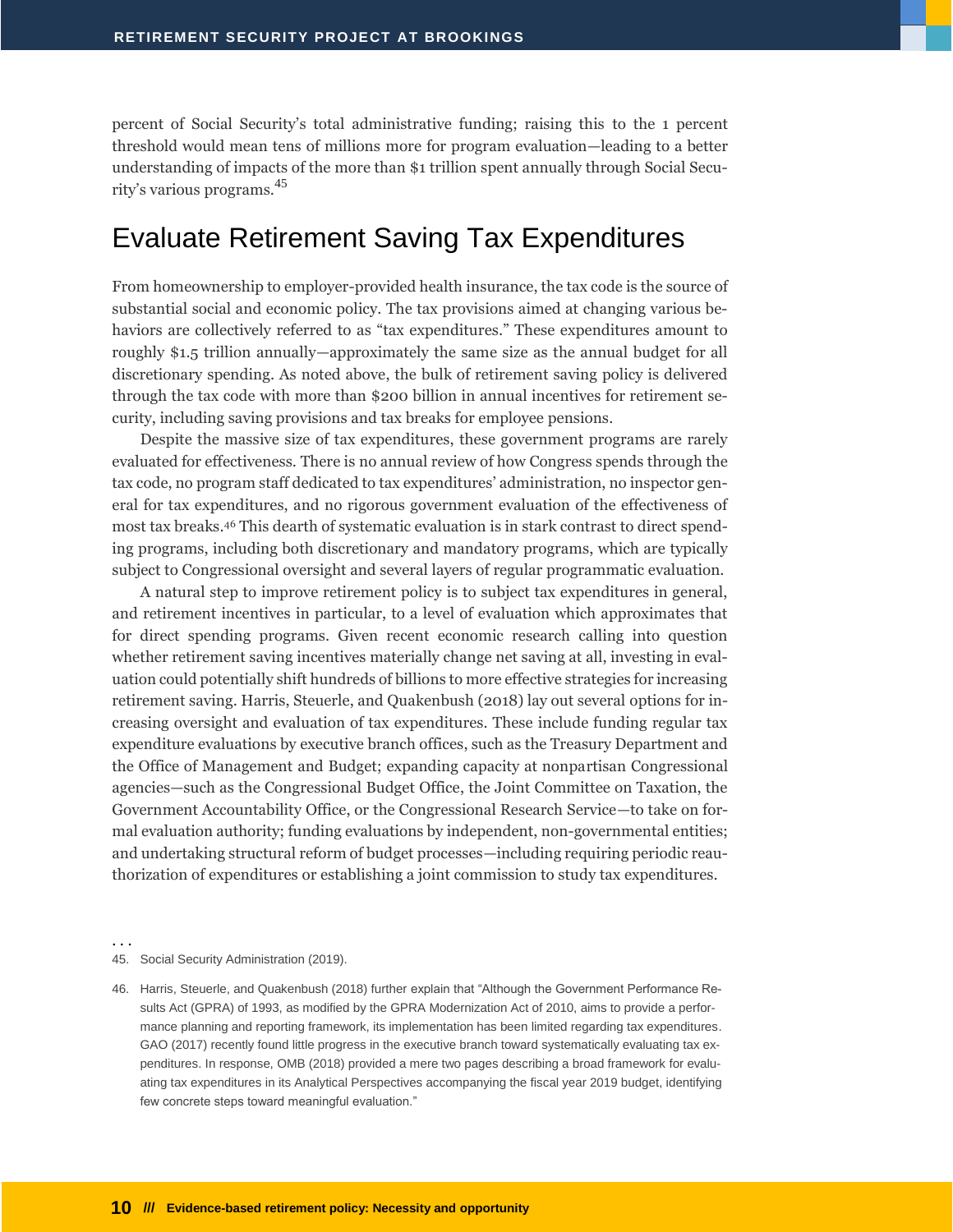#### <span id="page-13-0"></span>Collect Comprehensive, Linked Data

The federal government should commission a large-scale panel survey that, coupled with linked administrative data, provides detailed information on household wealth, labor market, health and demographic data. No current data set provides such information. The Panel Study of Income Dynamics (PSID) provides longitudinal data on about 4,800 households and their descendants since 1968, but has limited health and financial information. The Health and Retirement Study collects longitudinal data on a series of cohorts every two years, including more than 43,000 older Americans since its inception in 1992, but surveys only participants near or in retirement. The Survey of Consumer Finances is conducted once every three years by the Federal Reserve and includes a cross-section of about 6,000 observations with rich data on wealth and personal finance, but does not track individual households over time. The Survey of Income and Program Participation (SIPP) is a largescale survey with information on households' participation in public programs, but it faces significant under-reporting and mis-reporting.<sup>47</sup>

What the United States needs is a data set that closely mirrors the one used by Chetty et al. in their study of Danish saving behavior: a large, long-term, detailed data set linked to administrative records.<sup>48</sup> This data set should mirror the PSID in its longevity and panel structure, but include more health and financial data, and should link data to key administrative data sets, like tax returns, Social Security records, and Census data. This will allow the information collected to be corrected for some of the inaccuracies inherent in self-reporting, while also providing context to augment and enrich what administrative data alone report.<sup>49</sup>

This effort will require commitment to overcoming several obstacles. First, the process of data-linking must honor and protect the privacy of those whose data the platform relies upon. Defending data against de-anonymization, unauthorized access, and pernicious uses will require not just relying on current federal privacy law, but committing to secure data storage, management, and dissemination. Second, the survey must use technology capable of integrating data across platforms. Third, the survey should be subject to data management and ethics evaluations, to ensure that this boon for researchers does not become a burden those they study.

These guardrails are essential but are not reasons to avoid investing in a large-scale panel survey linked to administrative data. The costs of broader data collection will be more than balanced by the concrete, essential insights into retirement policy that such a study would provide.

<sup>. . .</sup>

<sup>47.</sup> Meyer, Mok, and Sullivan (2015).

<sup>48.</sup> For additional details on the benefits of linking survey and administrative data, see Doar and Gibbs (2017).

<sup>49.</sup> Meyer, Mok, and Sullivan (2015).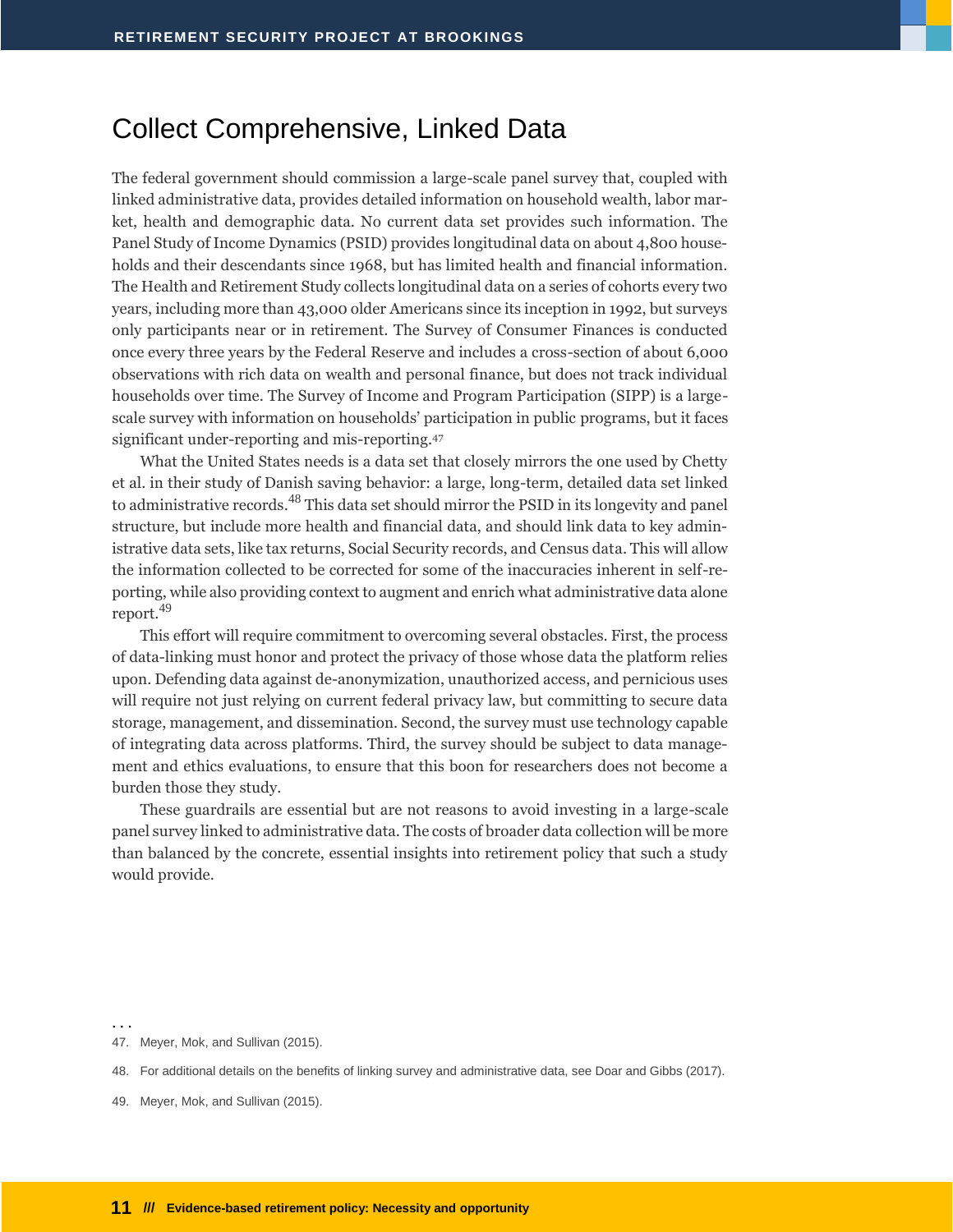#### <span id="page-14-0"></span>**REFERENCES**

- Angrisani, Marco, Michael D. Hurd, Erik Meijer, Andrew M. Parker, and Susann Rohwedder. 2013. "Labor Force Transitions at Older Ages: The Roles of Work Environment and Personality." Brief 295. Michigan Retirement Research Center.
- Atkins, G. Lawrence, Christine Bishop, Pamela Mazerski, Elizabeth Blair, and Dennis Kodner. 2013. "Commission on Long-Term Care: Report to Congress." Washington, D.C.: United States Congress.
- Attanasio, Orazio, and Agar Brugiavini. 2003. "Social Security and Households' Saving." The Quarterly Journal of Economics 118 (3): 1075 - 1119.
- Attanasio, Orazio, and Susann Rohwedder. 2003. "Pension Wealth and Household Saving: Evidence from Pension Reforms in the United Kingdom." American Economic Review 93 (5): 1499 - 1521.
- Baily, Martin N., and Benjamin H. Harris, and J. Mark Iwry. 2019. "'RESA' 2019 Legislative Proposals to Improve Retirement Security and Saving." Washington, DC: The Brookings Institution.
- Baily, Martin N., Benjamin H. Harris, and Ting Wang. 2019. "The Unfulfilled Promise of Reverse Mortgages: Can a Better Market Improve Retirement Security?" Washington, DC: The Brookings Institution.
- Banerjee, Sudipto, Adams, Nevin. 2013. "Tax Preferences and Mandates: Is the Danish Savings Experience Applicable to the United States?" EBRI Notes.
- Banks, James, Richard Blundell, and Sarah Tanner. 1998. "Is There a Retirement-Savings Puzzle?" The American Economic Review 88 (4): 769 - 788.
- Barro, Robert J. 1978. "The Impact of Social Security on Private Savings: Evidence from the U.S. Time Series." Washington, DC: American Enterprise Institute.
- Benartzi, Shlomo, Alessandro Previtero, and Richard H. Thaler. 2011. "Annuitization Puzzles." Journal of Economic Perspectives 25 (4): 143-164.
- Benjamin, Daniel J. 2003. "Does 401(k) Eligibility Increase Saving? Evidence from Propensity Score Subclassification." Journal of Public Economics 87: 1259 - 1290.
- Bernheim, B. Douglas. 2002. "Taxation and Saving." Handbook of Public Economics vol. 3 1173-1249. Elsevier.
- Bernheim, B. Douglas, Andrey Fradkin, and Igor Popov. 2015. "The Welfare Economics of Default Options in 401(k) Plans." *American Economic Review* 105(9): 2798 – 2837.
- Bernheim, B. Douglas, Jonathan Skinner, and Steven Weinberg. 1997. "What Accounts for the Variation in retirement Wealth Among U.S. Households?" Working Paper 6227. Cambridge, MA: National Bureau of Economic Research.
- Beshears, John, James J. Choi, David Laibson, Brigitte C. Madrian, and William L. Skimmyhorn. 2017. "Borrowing to Save? The Impact of Automatic Enrollment on Debt." Cambridge, MA: Harvard University.
- Beshears, John, James J. Choi, David Laibson, and Brigitte C. Madrian. 2009. "The Importance of Default Options for Retirement Saving Outcomes: Evidence from the United States." Social Security Policy in a Changing Environment. University of Chicago Press.
- Biggs, Andrew. 2019. "The Phony Retirement Crisis." Wall Street Journal Opinion.
- Boivie, Ilana. 2018. "Pensionomics 2018: Measuring the Economic Impact of DB Pension Expenditures." Washington, DC: National Institute on Retirement Security.
- Boyer, M. Martin, Philippe d'Astous, Philippe, and Pierre-Carl Michaud. 2019. "Tax-Sheltered Retirement Accounts: Can Financial Education Improve Decisions?" Working Paper 26128. Cambridge, MA: National Bureau of Economic Research.
- Brown, Jeffrey R., and Amy Finkelstein. 2008. "The Interaction of Public and Private Insurance: Medicaid and the Long-Term Care Insurance Market." American Economic Review 98 (3): 1083-1102.
- Brown, Jeffrey R., Arie Kapteyn, and Olivia S. Mitchell. 2016. "Framing and Claiming: How Information-Framing Affects Expected Social Security Claiming Behavior." The Journal of Risk and Insurance 83 (1): 139 - 162.
- Brown, Jeffrey R. 2007. "Rational and Behavioral Perspectives on the Role of Annuities in Retirement Planning." Working Paper 13537. Cambridge, MA: National Bureau of Economic Research.
- Chetty, Raj, John N. Friedman, Søren Leth-Petersen, Torben H. Nielsen, and Tore Olsen. 2014. "Active vs. Passive Decisions and Crowd-Out in Retirement Savings Accounts: Evidence from Denmark." The Quarterly Journal of Economics 129 (3): 1141-1219.
- Chetty, Raj, John N. Friedman, Søren Leth-Petersen, Torben H. Nielsen, and Tore Olsen. 2013. "Is the Danish Savings Experience Applicable to the U.S.? Response to Banerjee and Adams (2013) EBRI Report."
- Choi, James J., David Laibson, David, and Brigitte C. Madrian. 2004. "Plan Design and 401(k) Savings Outcomes." Working Paper 10486. Cambridge, MA: National Bureau of Economic Research.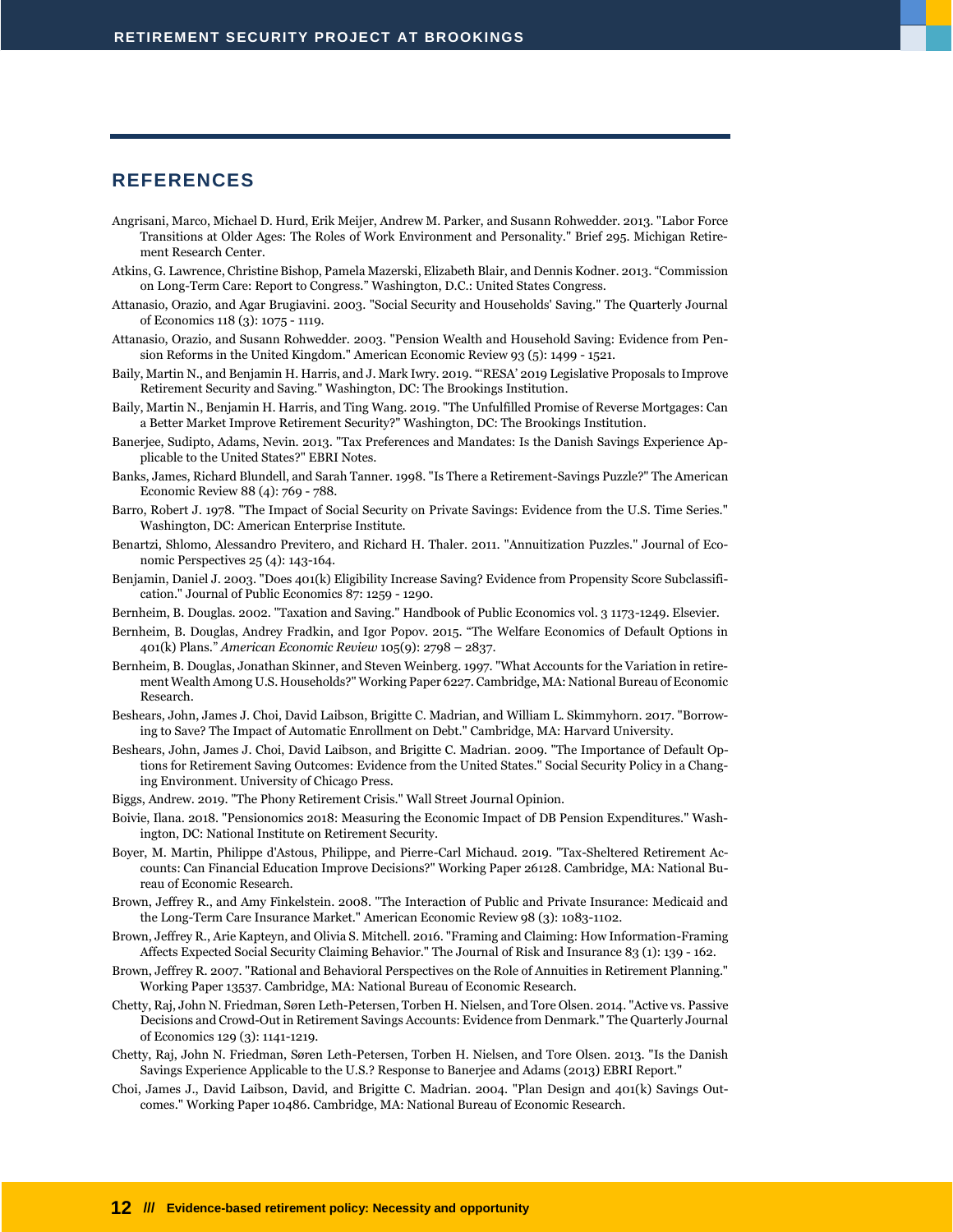- Choi, James J., David Laibson, David, Brigitte C. Madrian, and Andrew Metrick. 2001. "For Better or For Worse: Default Effects and 401(k) Savings Behavior." Working Paper 8651. Cambridge, MA: National Bureau of Economic Research.
- Coile, Courtney C., and Phillip B. Levine. 2011. "Recessions, Retirement, and Social Security." American Economic Review 101 (3): 23-28.
- Conley, Dalton, and Jason Thompson. 2013. "The Effects of Health and Wealth Shocks on Retirement Decisions." Federal Reserve Bank of Saint Louis Review 95 (5): 389 - 404.
- Darby, Michael. 1978. "The Effects of Social Security on Income and Capital Stock." Washington, DC: American Enterprise Institute.
- Davidoff, Thomas, Jeffrey R. Brown, and Peter A. Diamond. 2005. "Annuities and Individual Welfare." The American Economic Review 95 (5): 1573 - 1590.
- Davidoff, Thomas. 2019. "Annuity-Enhanced Reverse Mortgage Loans." Washington, DC: The Brookings Institution.
- Doar, Robert, and Linda Gibbs. 2017. "Unleashing the Power of Administrative Data: A guide for Federal, State, and Local Policymakers." Washington, DC: Results for America; The American Enterprise Institute.
- Duflo, Esther, and Emmanuel Saez. 2003. "The Role of Information and Social Interactions in Retirement Plan Decisions: Evidence from a Randomized Experiment." The Quarterly Journal of Economics 118 (3): 815- 842.
- Engen, Eric M., William G. Gale, and John Karl Scholz. 1994. "Do Saving Incentives Work?" Brookings Papers on Economic Activity 25 (1): 85-180.
- Engen, Eric M., William G. Gale, and John Karl Scholz. 1996. "The Effects of Tax-Based Saving Incentives on Saving and Wealth." Working Paper 5759. Cambridge, MA: National Bureau of Economic Research.
- Engen, Eric M., and William G. Gale. 2000. "The Effects of 401(k) Plans on Household Wealth: Differences Across Earnings Groups." Working Paper 8032. Cambridge, MA: National Bureau of Economic Research.
- Feldstein, Martin. 1979. "The Effect of Social Security on Private Saving: The Time Series Evidence." Working Paper 314. Cambridge, MA: National Bureau of Economic Research.
- Fernandes, Daniel, John G. Lynch Jr., and Richard G. Netemeyer. 2014. "Financial Literacy, Financial Education, and Downstream Financial Behaviors." Management Science 60 (8): 1861-1883.
- Gale, William G. 2019. Fiscal Therapy: Curing America's Debt Addiction and Investing in the Future. Oxford University Press.
- Gale, William G., Benjamin H. Harris, and Ruth Levine. 2012. "Raising Household Saving: Does Financial Education Work?" Social Security Bulletin 72 (2): 39-48.
- Gelber, Alexander M. 2011. "How Do 401(k)s Affect Saving? Evidence from Changes in 401(k) Eligibility." American Economic Journal: Economic Policy 3 (4): 103-122.
- Gong, Guan, and Anthony Webb. 2007. "Evaluating the Advanced Life Deferred Annuity: An Annuity People Might Actually Buy." Discussion Paper 714. London: The Pensions Institute.
- Gong, Guan, and Anthony Webb. 2010. "Evaluating the Advanced Life Deferred Annuity -- An Annuity People Might Actually Buy." Insurance: Mathematics and Economics 46 (1): 210-221.
- Goodman, Laurie. 2019. "Protecting Seniors: A Review of the FHA's Home Equity Conversion Mortgage (HECM) Program." Subcommittee on Housing, Community Development, and Insurance, Committee on Financial Services. United States House of Representatives. Washington, DC: The Urban Institute
- Government Accountability Office. 2013. "Program Evaluation: Strategies to Facilitate Agencies' Use of Evaluation in Program Management and Policy Making." GAO-13-570. Washington, D.C.
- Government Accountability Office. 2017. "Managing for Results: Further Progress Made in Implementing GPRA Modernization Act, but Additional Actions Needed to Address Pressing Governance Challenges." GAO17- 775. Washington, D.C.
- Grinstein-Weiss, Michal, Michael Sherraden, William G. Gale, William M. Rohe, Mark Schreiner, and Clinton Key. 2013. "Long-Term Impacts of Individual Development Accounts on Homeownership Among Baseline Renters: Follow-Up Evidence from a Randomized Experiment." American Economic Journal: Economic Policy 5 (1): 122-145.
- Harris, Benjamin H., Eugene Steuerle, and Caleb Quakenbush. 2018. "Evaluating Tax Expenditures: Introducing Oversight into Spending Through the Tax Code." Washington, D.C.: Tax Policy Center.
- Horneff, Vanya, Raimond Maurer, and Olivia S. Mitchell. 2019. "How Will Persistent Low Expected Returns Shape Household Economic Behavior?" Journal of Pension Economics & Finance 18 (4): 612-622.
- Johnson, Richard W., and Melissa M. Favreault. 2001. "Retiring Together or Working Alone: The Impact of Spousal Employment and Disability on Retirement Decisions." Working Paper 2001-01. Chestnut Hill, MA: Center for Retirement Research.
- Joint Committee on Taxation. 2018. "Estimates of Federal Tax Expenditures for Fiscal years 2018 2022." JCX-81-18. Washington, DC: United States Congress.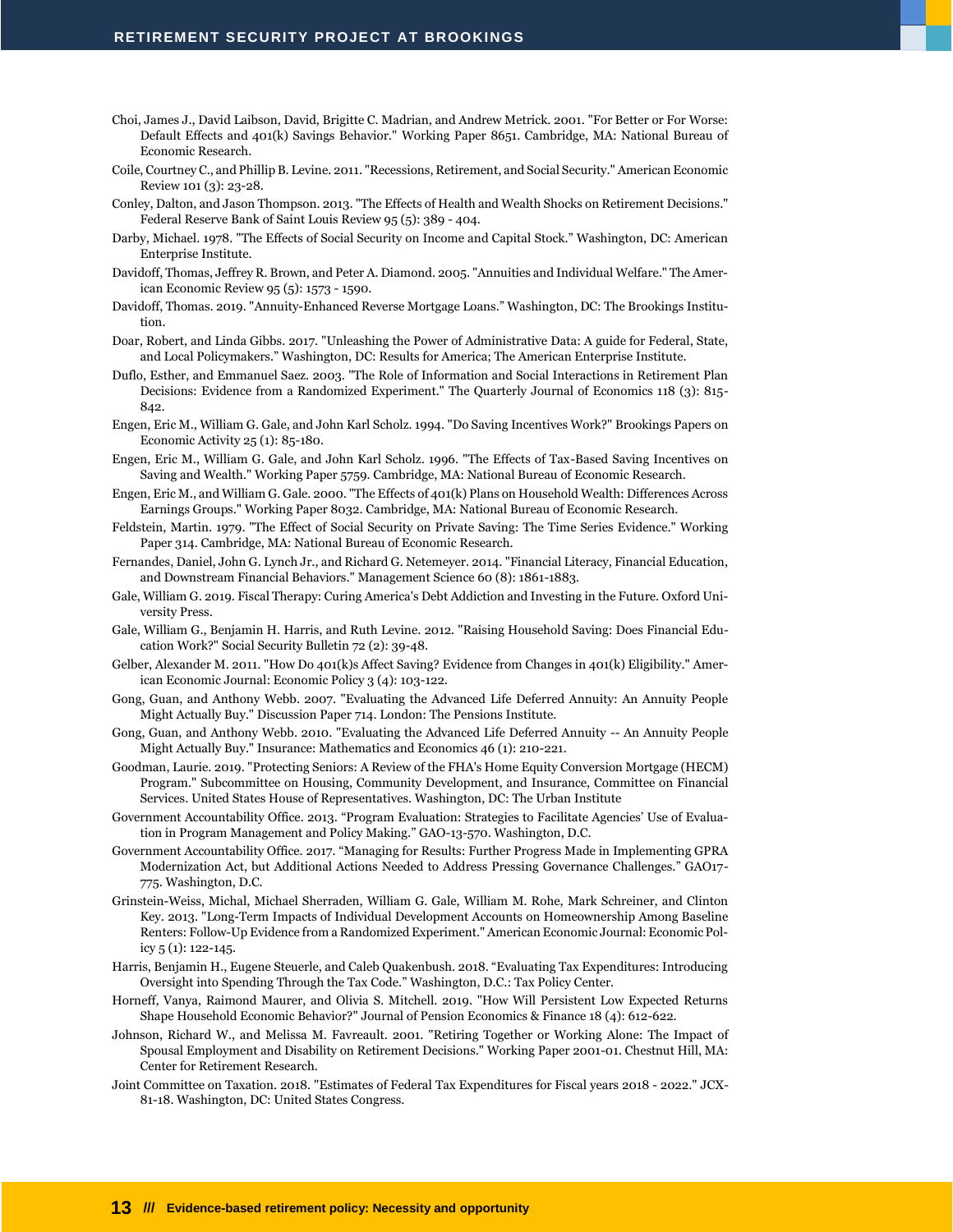- Kaiser, Tim, and Lukas Menkhoff. 2017. "Does Financial Education Impact Financial Literacy and Financial Behavior, and If So, When?" Policy Research Working Paper 8161. Washington, DC: The World Bank.
- Karamcheva, Nadia, and Barbara A. Butricia. 2012. "Automatic Enrollment, Employee Compensation, and Retirement Security." Working Paper 2012-25. Chestnut Hill, MA: Center for Retirement Research.
- Lee, Ronald. 2014. "Macroeconomic Consequences of Population Aging in the United States: Overview of a National Academy Report." *American Economic Review: Papers and Proceedings* 104(5): 234-39.
- Lusardi, Annamaria, and Olivia S. Mitchell. 2007. "Financial Literacy and Retirement Preparedness: Evidence and Implications for Financial Education." Business Economics 42 (1): 35-44.
- Madrian, Brigitte C., and Dennis F. Shea. 2001. "The Power of Suggestion: Inertia in 401(k) Participation and Savings Behavior." The Quarterly Journal of Economics 116 (4): 1149-1187.
- Madrian, Brigitte C. 2012. "Matching Contributions and Savings Outcomes: A Behavioral Economics Perspective." Working Paper 18220. Cambridge, MA: National Bureau of Economic Research.
- Merrill, Sally R., Merly Finkel, and Nandinee K. Kutty. 1994. "Potential Beneficiaries from Reverse Mortgage Products for Elderly Homeowners: An Analysis of AHS Data." Journal of the Real Estate and Urban Economics Association 22 (3).
- Meyer, Bruce D., Wallace K. C. Mok, and James X. Sullivan. 2015. "Household Surveys in Crisis." Journal of Economic Perspectives 29(4): 199 – 226.
- Miller, Margaret, Julia Reichelstein, Christian Salas, and Bilal Zia. 2014. "Can You Help Someone Become Financially Capable? A Meta-Analysis of the Literature." Policy Research Working Paper 6745. Washington, DC: The World Bank.
- Mills, Gregory, William G. Gale, Rhiannon Patterson, Gary V. Engelhardt, Michael D. Eriksen, and Emil Apostoloy. 2009. "Effects of Individual Development Accounts on Asset Purchases and Saving Behavior: Evidence from a Controlled Experiment." Journal of Public Economics 92 (5 - 6): 1509 - 1530.
- Mitchell, Olivia S., James M. Poterba, Mark J. Warshawsky, and Jeffrey R. Brown. 1999. "New Evidence on the Money's Worth of Individual Annuities." The American Economic Review 89 (5): 1299 - 1318.
- Morgan, Barbara A., Isaac F. Megbolugbe, and David W. Rasmussen. 1996. "Reverse Mortgages and the Economic Status of Elderly Women." The Gerontologist 36 (3): 400 - 405.
- Moulton, Stephanie, and Donald Haurin. 2019. "Unlocking Housing Wealth for Older Americans: Strategies to Improve Reverse Mortgages." Washington, DC: The Brookings Institution
- Munnell, Alicia. 1974. "The Effect of Social Security on Personal Saving." Cambridge, MA: Ballinger Publishing Company.
- Munnell, Alicia, Wenliang Hou, and Geoffrey Sanzenbacher. 2018. "National Retirement Risk Index Shows Modest Improvement in 2016." Issue Brief 2018-1. Chestnut Hill, MA: Center for Retirement Research.
- Office of Management and Budget. 2018. *Analytical Perspectives, Budget of the United States Government, Fiscal Year 2019*. Washington, D.C.
- Poterba, James M., Steven F. Venti, and David A. Wise. 1995. "Do 401(k) Contributions Crowd Out Other Personal Saving?" Journal of Public Economics  $58$  (1):  $1 - 32$ .
- Poterba, James M., Steven F. Venti, and David A. Wise. 1996. "How Retirement Programs Increase Savings." Journal of Economic Perspectives 10 (4): 91 – 112.
- Poterba, James M. 2014. "Retirement Security in an Aging Society." Working Paper 19930. Cambridge, MA: National Bureau of Economic Research.
- Results for America. 2015. "Invest in What Works Fact Sheet: Pay for Success." Washington, DC.
- Results for America. 2017. "Funding What Works: Incorporating Pay for Success Language in Federal Legislation." Washington, DC.
- Results for America. 2019a. "9 Ways to Make Federal Legislation Evidence-Based: 2019 What Works Guide for Congress." Policy Brief. Washington, D.C.
- Results for America. 2019b. "The Promise of the *Foundations for Evidence-Based Policymaking Act* and Proposed Next Steps." Evidence Act Brief, Washington, DC.
- Rhee, Nari. 2013. "The Retirement Savings Crisis: Is It Worse Than We Think?" Washington, DC: National Institute on Retirement Security.
- Scholz, John Karl, Ananth Seshadri, and Surachai Khitatrakun. 2006. "Are Americans Saving "Optimally" for Retirement?" Journal of Political Economy 114 (4): 607 - 643.

Social Security Administration. 2019. "FY 2020 Congressional Justification." Washington, D.C.

- Song, Jae, and Joyce Manchester. 2007. "Have People Delayed Claiming Retirement Benefits? Responses to Changes in Social Security Rules." Social Security Bulletin 67 (2).
- Stock, James H., and David A. Wise. 1990. "Pensions, the Option Value of Work, and Retirement." Econometrica 58 (5): 1151-1180.
- Thaler, Richard H., and Shlomo Benartzi. 2004. "Save More Tomorrow™: Using Behavioral Economics to Increase Employee Saving." Journal of Political Economy 112 (S1): S164-S187.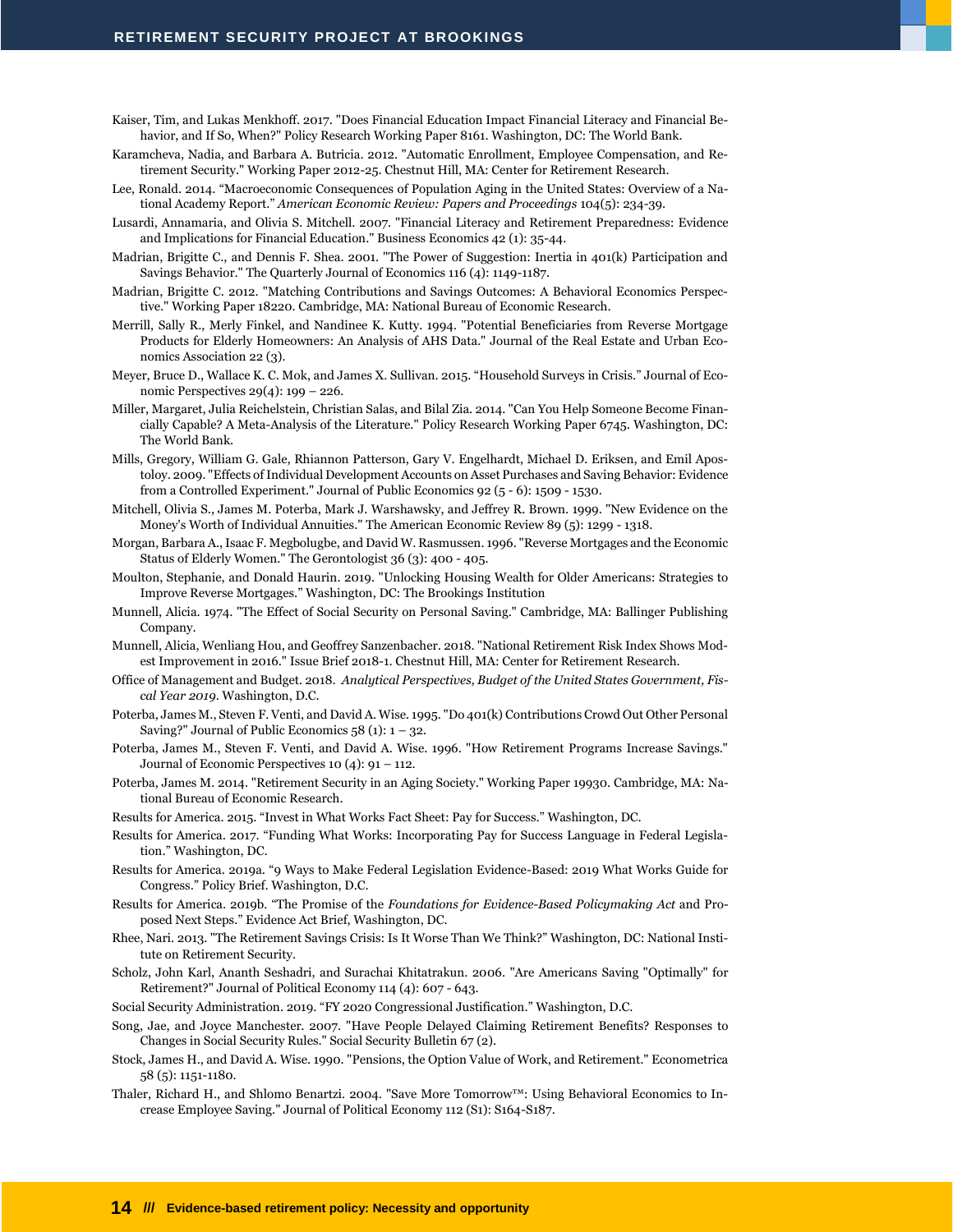Venti, Steven F., and David A. Wise. 1986. "IRAs and Saving." Working Paper 1879. Cambridge, MA: National Bureau of Economic Research

Yogo, Motohiro. 2009. "Portfolio Choice in Retirement: Health Risk and the Demand for Annuities, Housing, and Risky Assets." Working Paper 15307. Cambridge, MA: National Bureau of Economic Research.